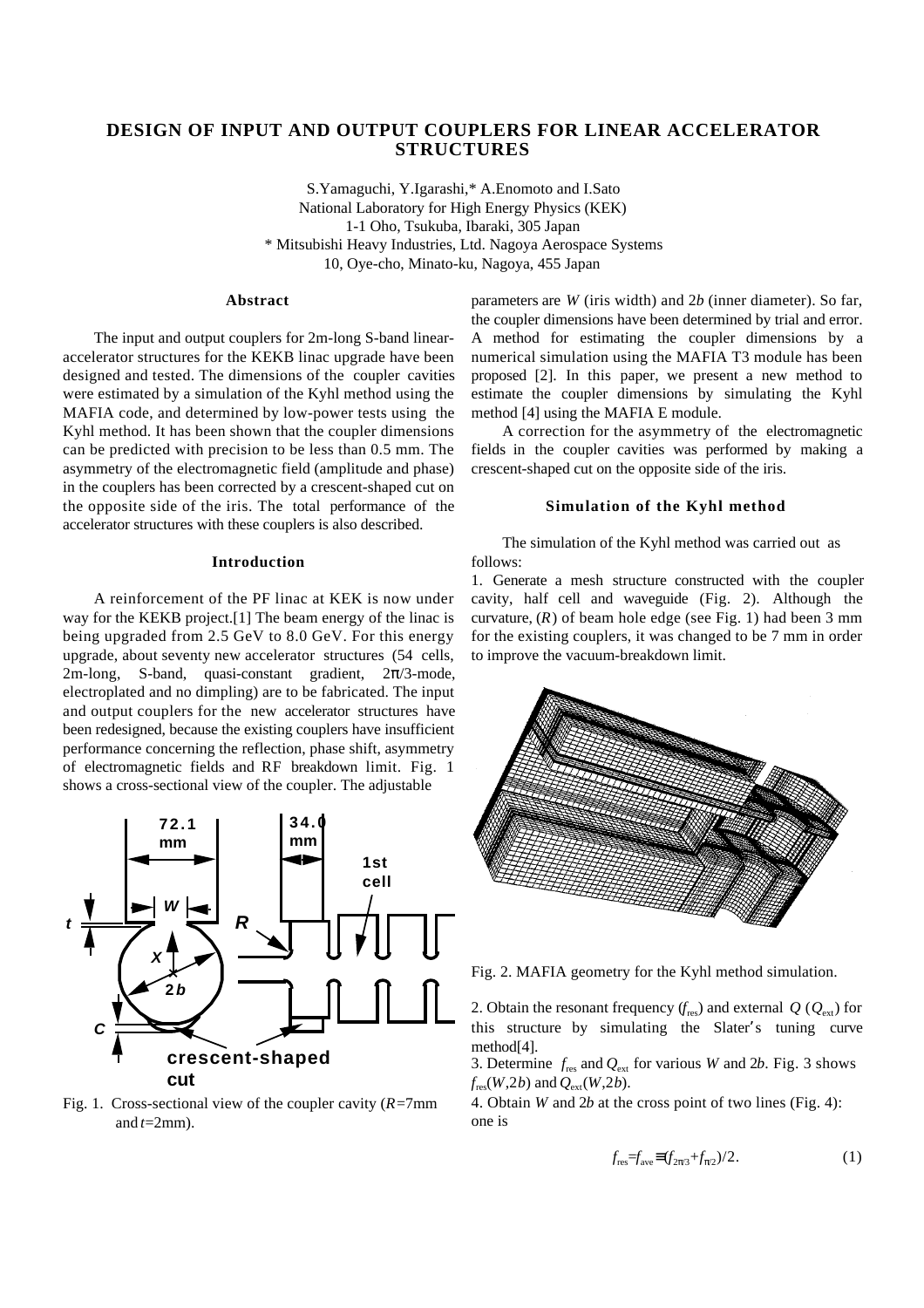

(a)







Fig. 4. Lines of  $f_{\text{res}} = f_{\text{ave}}$  and  $Q_{\text{ext}} = Q_{\text{target}}$ . The values at the cross point gives the designed values of *W* and 2*b*.

The other is

$$
Q_{\text{ext}} = Q_{\text{target}}.\tag{2}
$$

This set of *W* and 2*b* is the design value of coupler cavities. Here,  $f_{2}$  (resonant frequency for the  $/2$  mode) were obtained by a dispersion curve measured using 6 cell accelerator structures (standard cavities ).  $Q_{ext}$  was determined as follows: Let  $Q_{\text{ext}}$  be inversely proportional to  $v_{\text{g}}$ ,

$$
Q_{\text{ext}} \quad 1/v_{\text{g}} \,. \tag{3}
$$

The relation between 2*a* and  $v<sub>g</sub>$  is given by the following equation, which is obtained by the dispersion curves for several standard cavities:

$$
v_g/c=0.959887x10^{-5}(2a)^3-0.514516x10^{-3}(2a)^2
$$
  
+0.0105696(2a)-0.0735666. (4)

From equations (3) and (4), and data for a coupler with good matching and tuning characteristics (2*a*=26.3 mm, and  $Q_{\text{ext}}$ =96.195),  $Q_{\text{ext}}$  is given as a function of *a* as follows:

$$
1/Q_{\text{ext}} = 4.31109 \times 10^{-6} (2a)^3 - 2.31082 \times 10^{-4} (2a)^2 + 4.74707 \times 10^{-3} (2a) - 0.033040.
$$
 (5)

From this equation, the target value of  $Q_{\text{ext}}$  can be obtained.

The coupler dimensions were determined by cold tests based on the Kyhl method. A very few iterations of machining were required before an optimal configuration could be obtained. A comparison between the measured and predicted values of the coupler dimensions is shown in Fig. 5 for three types of couplers with different 2*a*.



Fig. 5. Comparison between the predicted and measured values of*W* and 2*b*.

It is shown that the coupler dimensions (*W* and 2*b*) can be predicted with an accuracy of less than 0.5 mm.

### **Correction of the Field Asymmetry in Couplers**

The asymmetry of the electromagnetic field (amplitude *E* and phase) in a couplers was corrected by a crescent-shaped cut